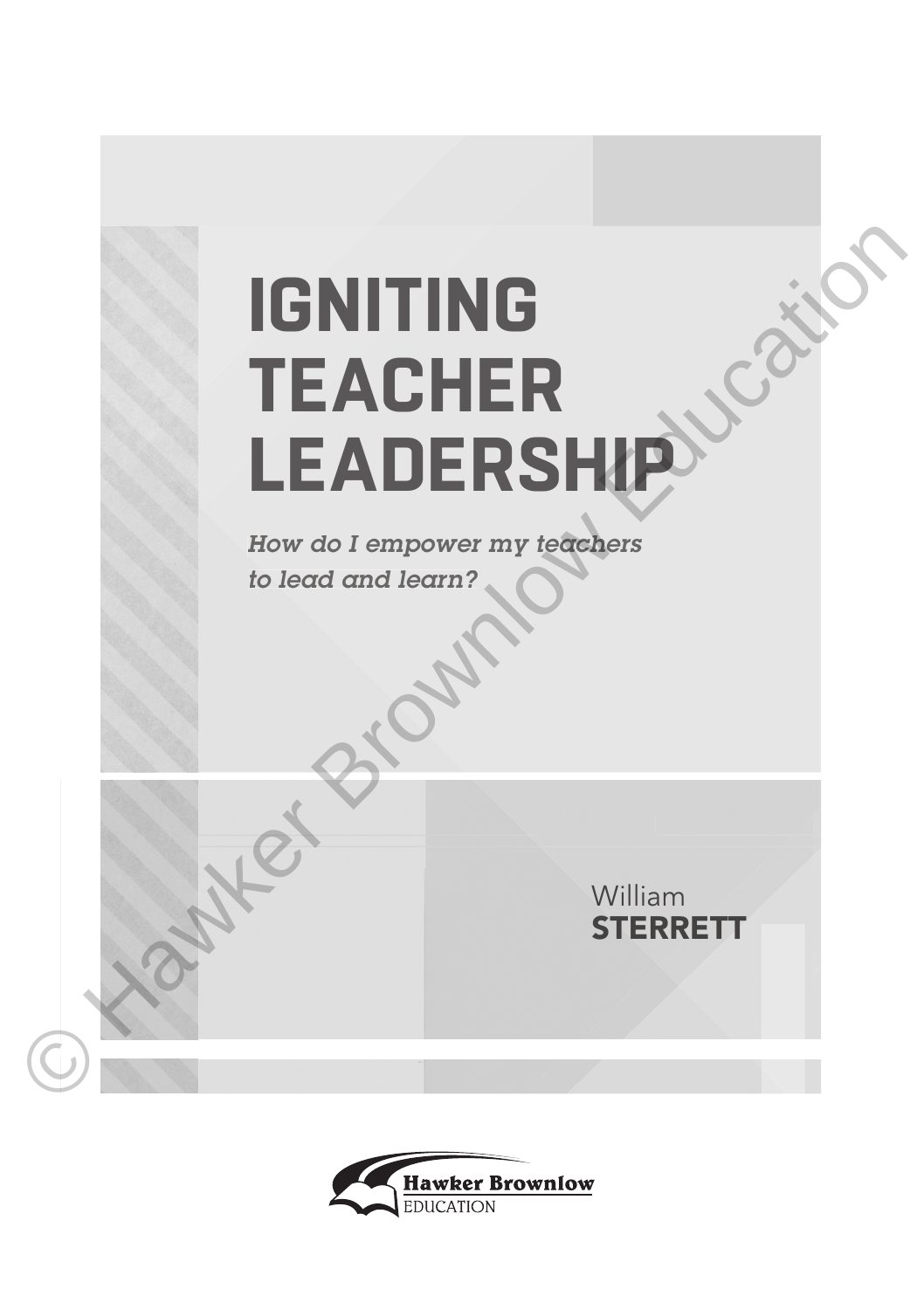## **IGNITING TEACHER LEADERSHIP**

| DERSI                                              |
|----------------------------------------------------|
| How do I empower my teachers to<br>lead and learn? |
|                                                    |
|                                                    |
|                                                    |
| Creating a Culture of Collaboration 17             |
|                                                    |
| Connecting Others                                  |
| Igniting Teacher Leadership Outside of School 34   |
|                                                    |
| Time to Ignite Teacher Leadership  43              |
|                                                    |
|                                                    |
|                                                    |
|                                                    |

© 2016 Hawker Brownlow Education • 9781760019624 • SF116039

©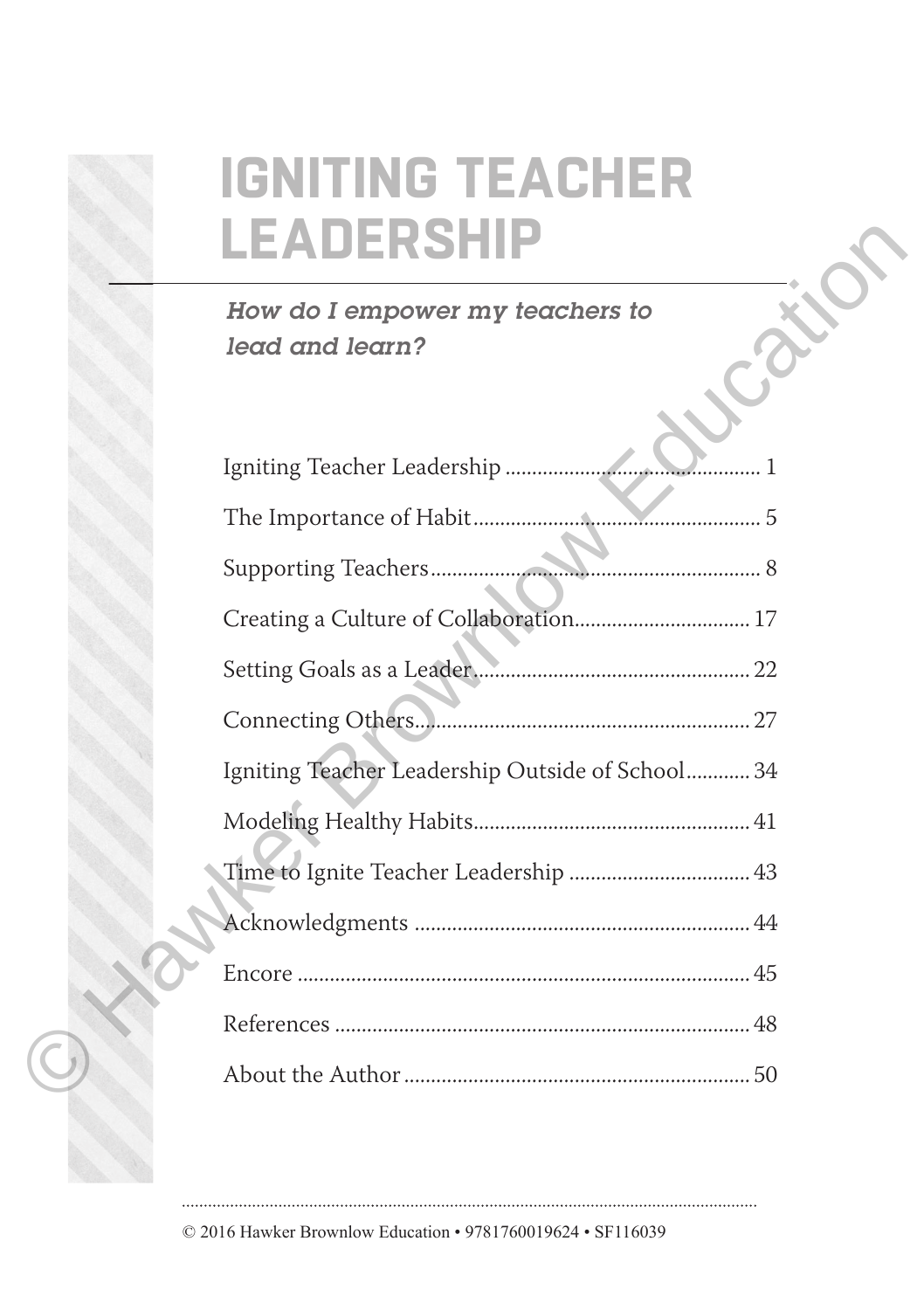## **Igniting Teacher Leadership**

The principal pulled her office door shut and glanced around the empty administrative office lit only by a sliver of fading sunlight. She paused in front of the teachers' mailboxes, where 82 names were labeled beside their respective trays. She thought about the teachers who would be here first thing in the morning to collect their mail, notes, and memos, and she thought about the hundreds of students who were represented by those teachers—all of whom had thoughts, goals, challenges, and successes. Thoughts such as these: Igniting Teacher Leadership<br>The principal pulled her office door shut and glanced around<br>the empty administrative office lit only by a sliver of fide<br>ing sunlight. She paused in front of the teachers' maliboxes,<br>where 82 n

- "I've enjoyed having a student teacher this semester. I can distinctly remember those challenges and successes when I was immersed into learning how to become a better teacher."
- "Wow, I'd love to stop by your classroom to see how you get these results . . . if I can just find the time."
- "How are you able to get Scottie to engage in class? I've been trying, but I sure could use any tips you can spare."
- "Where does she find the time to incorporate those new strategies? I'd love to learn more."

These statements and questions are examples that reveal our student-centered perspective as educators. We want the very best for *all* of our students. We prepare for years to become a teacher, we work tirelessly to engage and challenge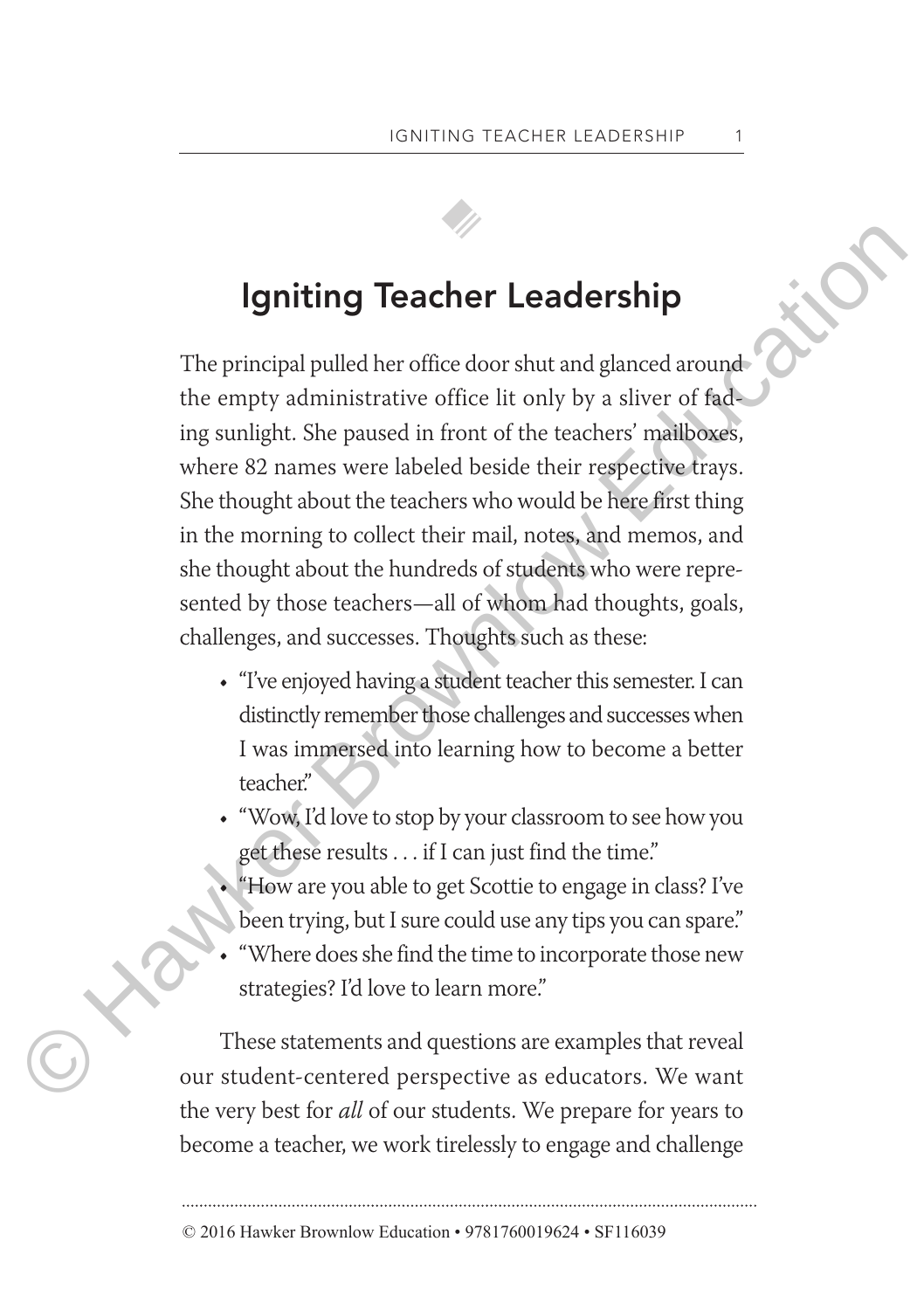our students, and we continually strive to meet the needs of today's learners. As educators, many of us have leadership roles or aspirations. We push ourselves to learn, grow, and innovate because we realize that leadership is continuously in flux. Nevertheless, when it comes to leadership, we must focus on growing one very important resource within the school: the teachers.

Jack Welch points out that leadership is not just about you. He observes, "Before you are a leader, success is all about growing yourself. When you become a leader, success is all about growing others" (2005, p. 61). It's important to emphasize growing others since we must, as leaders, focus on the shared, collaborative nature of school leadership. Regardless of your school's size, level, or location, the bottom line is that each leadership role depends on us moving forward and growing together to accomplish the goals of the entire school.

Research shows that school leadership is vital to an engaged school community and increased student achievement. One six-year study of more than 7,000 principals noted that "schools with high achievement were less likely to have a new principal and more likely to have had the same leader for several years" (Branch, Hanushek, & Rivkin, 2013, p. 68). Why is the principal so important? Simple: central to the role is the critical function of coordination in which the principal fosters, develops, and propels the collective effort of teaching and learning. today's learners. As educators, many of us have leadership<br>roles or a<br>spirations. We push ourselves to learn, grow, and<br>innovate because we realize that leadership is continuously<br>in flux. Nevertheless, when it comes to le

A recent Gallup study that was focused on the importance of school leadership found that "the principal's position aids coordination of separate contributors that collectively drive